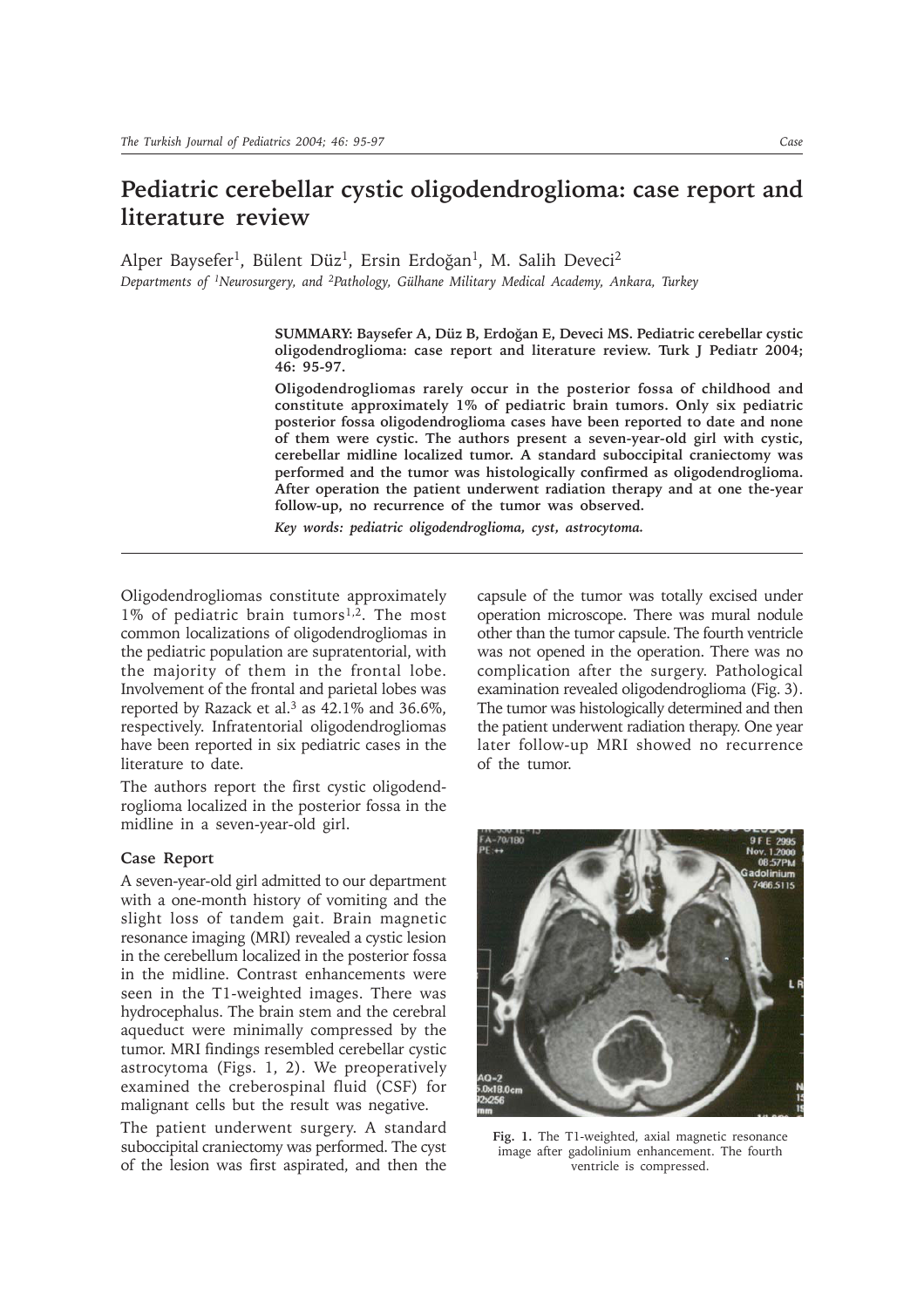

**Fig. 2.** The T1-weighted, sagittal magnetic resonance image.

## **Discussion**

Oligodendrogliomas of the cerebrum account for 1% of pediatric brain tumors<sup>1,2</sup>. Posterior fossa localized oligodendrogliomas have been reported randomly in the literature. There are only six cases in the literature reported to date and none was cystic. The first case of cerebellar oligodendroglioma in the literature was reported by Holliday et al.<sup>4</sup> in 1980. Packer et al.5 reported four cases of oligodendroglioma of the posterior fossa in childhood. According to Packer et al, posterior fossa origin is relatively more common in childhood. Bhatoe<sup>6</sup> from India reported the "childhood cerebellar vermian oligodendroglioma" in 1999 (Table I).



**Fig. 3.** Fibrillary and vascularized background of oligodendroglioma: many calcium spherites were seen among oligodendrocytes (H&E, x200).

The differential diagnosis among pilocytic astrocytoma and other astrocytomas is important, because the pilocytic astrocytoma has a better prognosis than diffuse astrocytoma counterparts, especially when it occurs in the cerebellum7. Rosenthal fibers assist in distinguishing the pilocytic astrocytoma from other variants. These fibers, typical structures for pilocytic astrocytomas, are highly eosinophilic, hyaline structures. They are round, oval, or beaded, with slightly irregular margins8. In addition, eosinophilic droplets of protein are sometimes found intracellularly in association with Rosenthal fibers. Their bright pink color, similar to Rosenthal fibers, distinguishes them from mucoid degeneration in

**Table I.** Cases of Cerebellar Oligodendrogliomas in Childhood

| Authors and year                    | Patients | Mean age | Pathology                                                               |
|-------------------------------------|----------|----------|-------------------------------------------------------------------------|
| Holliday et al. <sup>4</sup> , 1980 |          | $-$      | Oligodendroglioma                                                       |
| Packer et al. <sup>12</sup> , 1985  |          | 7.5      | Malignant oligodendroglioma <sup>3</sup> Oligodendroglioma <sup>1</sup> |
| Bhatoe et al. $6, 1999$             |          | $-$      | Oligodendroglioma                                                       |

--: not available.

The diagnosis of oligodendrogliomas or ependymomas is suggested preoperatively when intratumoral or peritumoral calcification is noted on neuroimaging studies. In this case neither MRI nor cranial computed tomography revealed any calcification. The tumor was cystic and contrast enhancement was seen in the T1 weighted images. Preoperative diagnostic studies indicated cerebellar cystic astrocytoma. The diagnosis is achieved histologically by pathological examination.

oligodendrogliomas. Neither Rosenthal fibers nor eosinophilic droplets were present in this cerebellar tumor.

The cellular features of ependymomas vary between fibrillar and epithelial, posing special problems of differentiation, not only from other gliomas. Presence of rosettes would confirm suspicion of an ependymoma, but some samples of ependymoma also lack rosettes. Clear cell ependymomas, uncommon gliomas, resemble mixtures of oligodendroglioma and ependymoma.